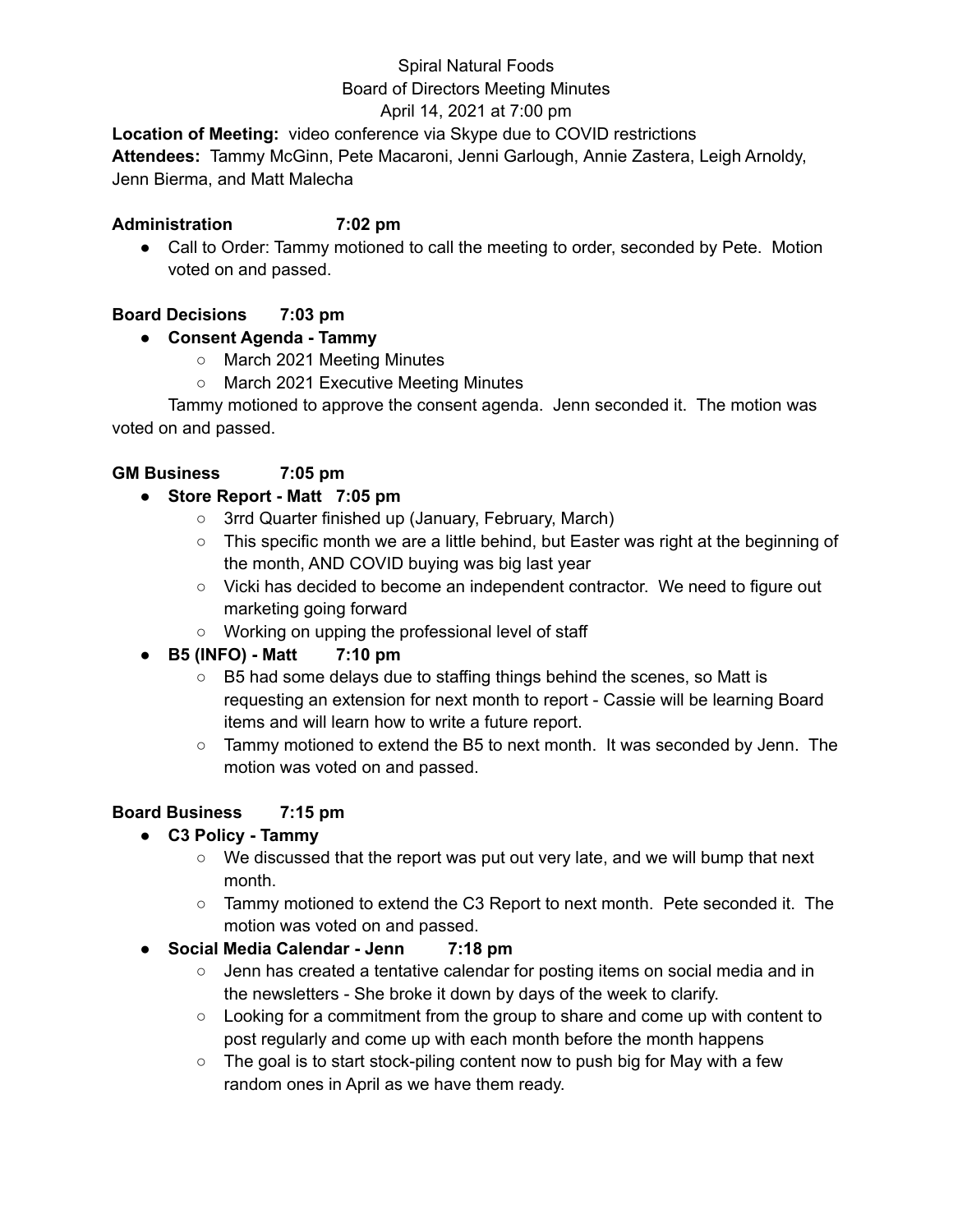#### Spiral Natural Foods Board of Directors Meeting Minutes April 14, 2021 at 7:00 pm

- $\circ$  Matt and Jenn talked Matt & Cassie have access to the post at this point going forward, Matt would do the final approval, and then Jenn could post as we go, along with help from the communication committee.
- Right now, we only could afford Vicki because we were looking at a post-expansion budget. Because things changed and we aren't there yet, the board will help while being very mindful of not crossing any lines between board work and store work - We will add this topic to our board meeting agenda each month to make sure we are still on track and that no store person wants to take over
- $\circ$  Jenn touched on the capital campaign timeline based on what Matt and Vicki passed along. A big part of this will tie into the social media calendar. We need to firm up both to make sure they line up promptly and appropriately.
- $\circ$  After everyone sends their comfortable categories by the end of this week, Jenn will send out a calendar with our assigned days.
- Tammy will create a slack channel for this topic to keep things in one place & Matt will be the one to reach out to staff for store specifics.
- Annie motioned to adopt the Social Media calendar as proposed with monthly check-ins as long as we continue. Jenni seconded. The motion was voted on and passed.

# **● Communications - Jenni, Jenn, Leigh 7:55 pm**

- Jennie, Jenn, and Leigh met
- We would like to reach out and push connections with business owners downtown, Borner Farms, the Brewery, Alexis Bailey, younger populations, and being a part of the "snap" culture.
- $\circ$  Create challenges and polls through social media to create the interaction
- Visit health type businesses ANY events happening in Hastings should be posted on the bulletin board
- Virtual Cheese tasting Chocolate & Cheese event
- Looking to what the community needs and how can we HELP
- Make sure any messaging is true to the whole board and Matt/Store approved
- Looking into trying to do the event that was canceled last year with Alexis Bailey

## **● Store Report More - Matt 8:08 pm**

- Next week Matt will be meeting virtually.
- Matt will meet with Geek Haven to iron out details Spiral will be supplying sandwiches to that store.

Tammy motioned to move to the closed executive session to discuss store expansion and capital campaign. Meeting moved to the closed executive session at 8:11 pm. The motion was seconded by Jenn, voted on, and passed.

Tammy motioned to move out of the closed Executive session at 9:17 pm. Pete seconded the motion. The motion was voted on and passed.